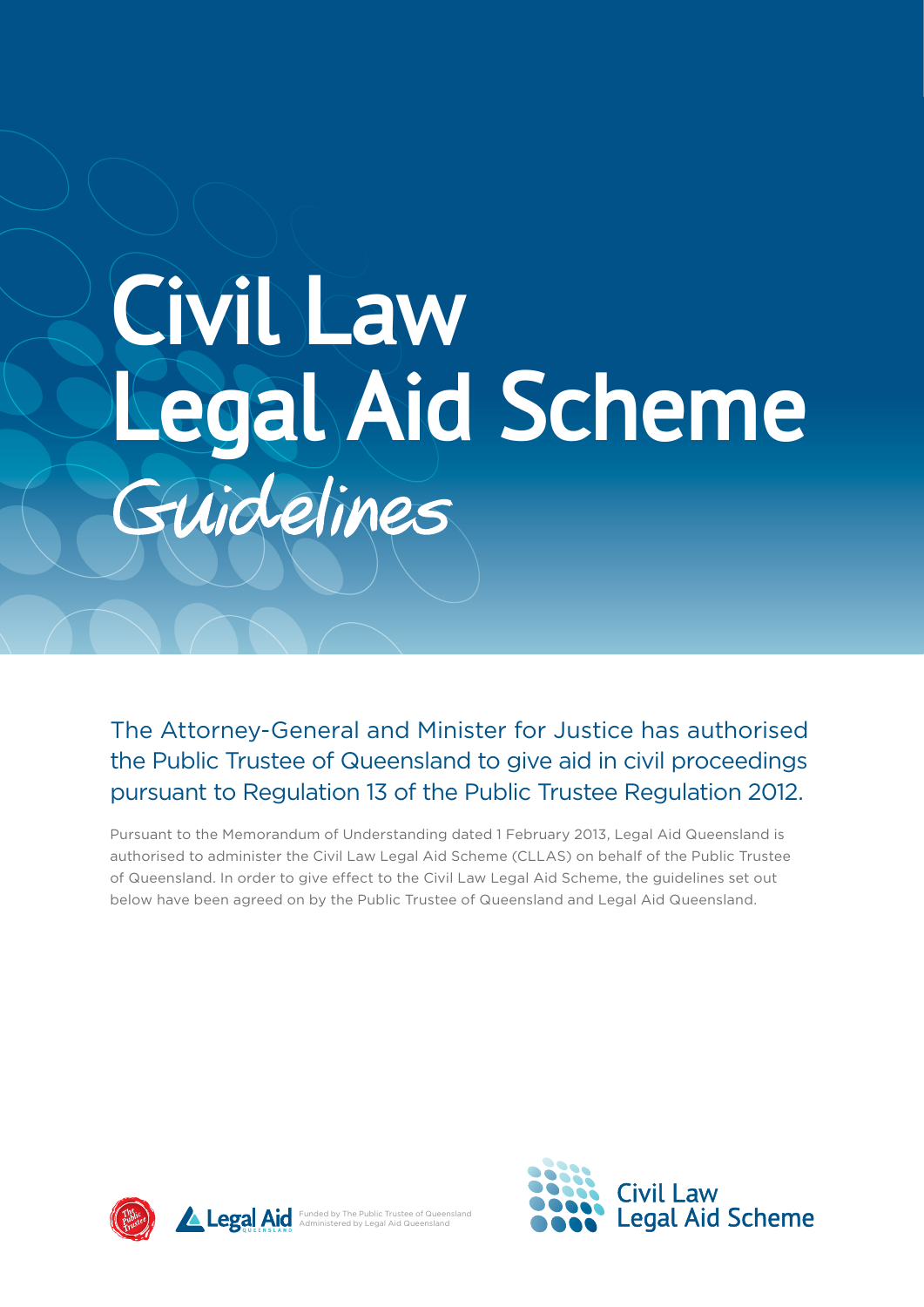## **1. The Civil Law Legal Aid Scheme's purpose**

- 1.1.1 The CLLAS provides grants of aid to financially disadvantaged people who have civil law claims or actions where Legal Aid Queensland does not provide aid.
- 1.1.2 Grants of aid are made:
	- • to meet the reasonable costs of outlays
	- • where the outlays are necessarily incurred in respect of civil claims or actions.

For a grant of aid to be made, the civil claim or action must be dealt with by the Queensland Courts or Tribunals in accordance with the laws of Queensland.

1.1.3 The grants of aid under the CLLAS are not made in relation to lawyer's professional fees or counsel's fees except as provided in these guidelines.

## **2. Definitions**

**Applicant —** A person who makes an application to the CLLAS for a grant of aid and/or a person to whom a grant of aid has been made by the CLLAS.

**Approved Legal Practice —** A legal practice approved under the CLLAS guidelines and whose name has been included on the CLLAS Panel of Approved Legal Practices.

**Claim or Action —** Civil claim or action that is dealt with by the Queensland Courts or Tribunals in accordance with the laws of Queensland and which meets the eligibility criteria assessed by the CLLAS in accordance with these guidelines.

**Grant of Aid —** A grant of aid made pursuant to the CLLAS guidelines and which can only be used to fund in whole or part outlays involved in a claim or action.

**Initial Contribution —** A fixed contribution assessed in accordance with the means test and imposed as a condition of the grant of aid. The applicant is to pay the initial contribution to the trust account of the approved legal practice representing the applicant. The initial contribution can only be used to fund in whole or part outlays for which aid is approved by the CLLAS.

**Special circumstances —** The special circumstances guidelines have been developed by Legal Aid Queensland to help identify applicants who would not usually meet the assets component of the means test, but deserve special consideration because they experience multiple disadvantages.

**Retrospective Aid –** A grant of aid approved by the CLLAS in exceptional circumstances and where the outlay was commissioned and/or paid for by the approved legal practice prior to a grant of aid being approved for the subject expenditure.

**Successful outcome —** A successful outcome includes, but is not limited to, the following:

- the applicant receives any money and/or property
- the applicant recovers any money and/or property
- the applicant receives money on account of costs and outlays

through a settlement of the claim or action or order/judgment/recommendation of a tribunal/court or other entity with the power to consider or determine the claim or action.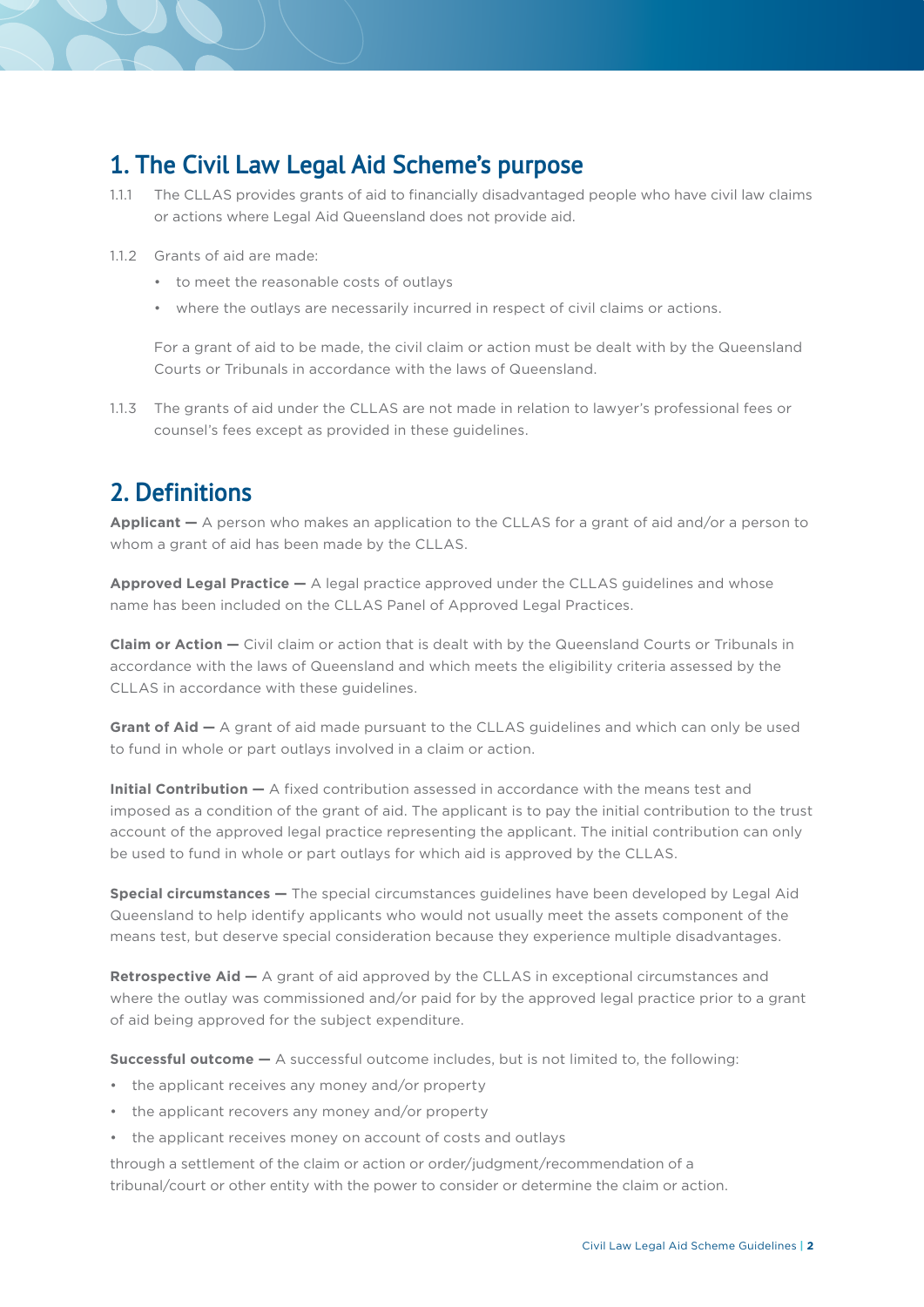## **3. Applications for aid**

- 3.1.1 Only applicants represented by an approved legal practice are eligible for a grant of aid under the CLLAS.
- 3.1.2 The CLLAS does not use the Legal Aid Queensland e-lodge system for applications. Applications must be in paper format on either the *CLLAS application form* or a *Legal Aid Queensland application form*.
- 3.1.3 Applicants who are not represented by an approved legal practice can submit applications direct to the CLLAS, however the application will be held in abeyance until the applicant locates an approved legal practice that is willing to represent them on a speculative basis. The CLLAS will provide a letter to the applicant explaining how the CLLAS operates and providing a list of approved legal practices for the applicant to contact. The application will be held in abeyance for 90 days to allow the applicant time to locate an approved legal practice and for the legal practice to contact the CLLAS. If contact is not made within 90 days, or such further time approved by the CLLAS, the application is taken to be refused.
- 3.1.4 Applicants who are represented by an approved legal practice should submit an application through their lawyer. The application must be accompanied by a letter from the applicant's lawyer providing sufficient supporting information to allow the CLLAS to assess the merit of the proposed claim. The minimum information required is:
	- a summary of the basis of the claim or action for which aid is being sought, including where possible, some form of independent evidence that supports the claim
	- • an itemised list of outlays, with an estimate of cost, for which aid is requested
	- • an estimate, based on the information currently available, of the expected range of quantum for the claim
	- • an estimate, based on the information currently available, of the prospects of success for the claim
	- • confirmation the legal practice is representing the applicant on a speculative basis.

#### **4. Approved private legal practices**

- 4.1.1 The CLLAS will maintain a panel of approved legal practices.
- 4.1.2 The panel of approved legal practices is managed by the CLLAS coordinator.
- 4.1.3 The CLLAS will only:
	- • approve a grant of aid to applicants who are represented by an approved legal practice
	- • disburse a grant of aid to an approved legal practice.
- 4.1.4 Legal practices may only be included on the CLLAS panel if they meet and agree to the CLLAS Approved Legal Practice Panel selection criteria.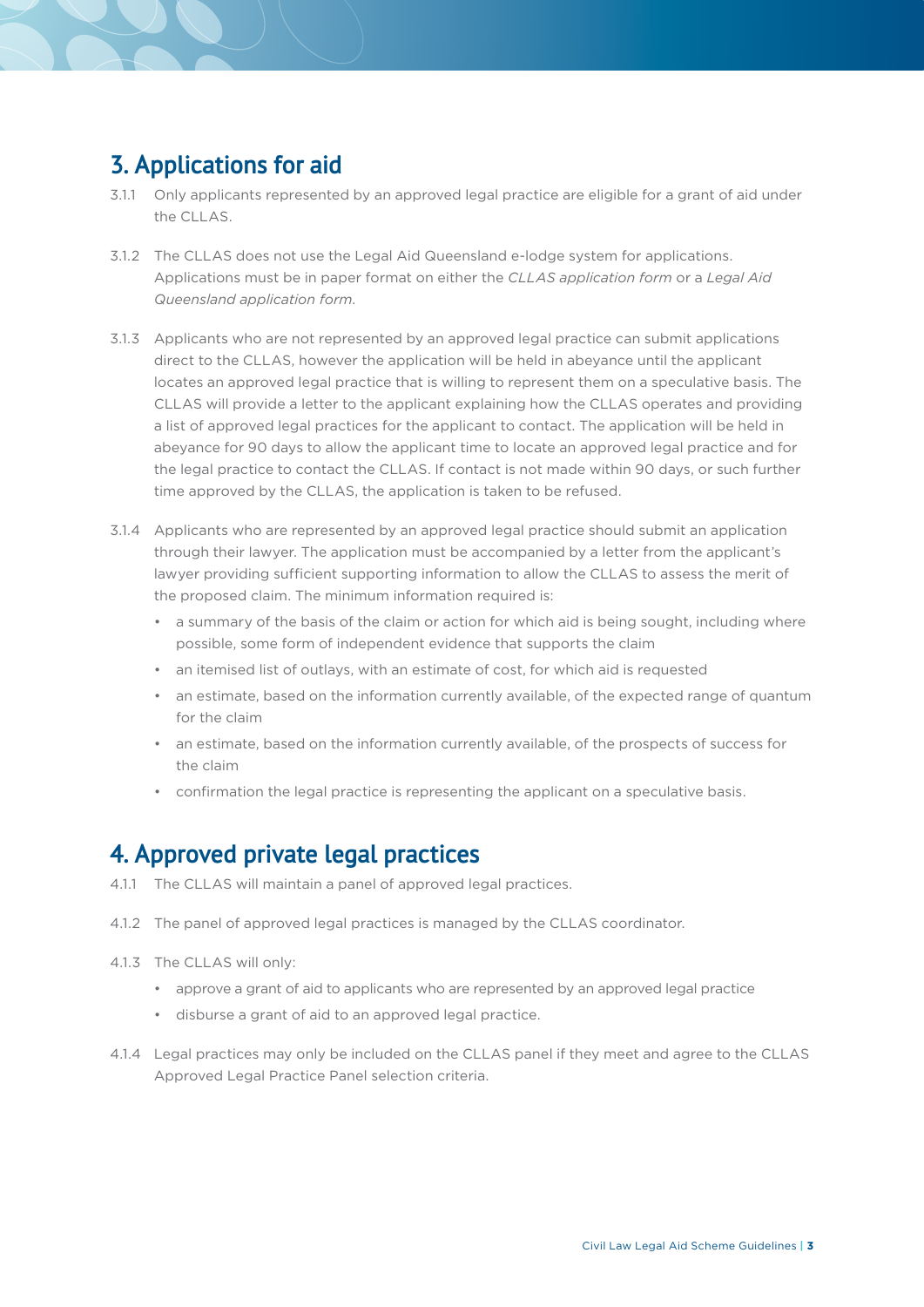- 4.1.5 Legal practices may apply for approval status with the CLLAS:
	- • at any time
	- • by addressing the Approved Legal Practice Panel selection criteria attached as Annexure A
	- by a principal of the legal practice signing the application on behalf of the legal practice (eg for a sole practitioner practice, the sole practitioner; for a partnership, a partner of the practice; for an incorporated legal practice, one of the directors).
- 4.1.6 In assessing whether an applicant legal practice meets the Approved Legal Practice Panel selection criteria, the CLLAS:
	- • may request the applicant legal practice provide further particulars in support of their application
	- • will also consider information in the possession of the CLLAS, Legal Aid Queensland and/or the Public Trustee of Queensland regarding the prior performance of the applicant legal practice.
- 4.1.7 The CLLAS may at any time, and without notification, reject any application irrespective of whether:
	- • it meets the application form requirements or
	- it meets the selection criteria
- 4.1.8 The CLLAS will notify each applicant legal practice of their application's outcome.
- 4.1.9 Previous appointment as a Legal Aid Queensland preferred supplier will not automatically entitle a legal practice for appointment as a CLLAS approved legal practice.
- 4.1.10 The conduct of the application process does not give rise to any legal or equitable relationship between the CLLAS and an applicant legal practice, or any other person.
- 4.1.11 The CLLAS may cancel or vary the application process at any time.
- 4.1.12 An approved legal practice acknowledges it is an independent provider of legal services to the CLLAS applicant that they represent. The CLLAS, Legal Aid Queensland and Public Trustee of Queensland do not provide legal services to the applicant or the approved legal practice.
- 4.1.13 The CLLAS does not in any way warrant the competency or expertise of the approved legal practice to undertake legal representation on behalf of a CLLAS applicant.
- 4.1.14 The CLLAS may review the Panel of Approved Legal Practices at any time and remove an approved legal practice from the panel where the CLLAS, in its discretion, considers it reasonable to do so.
- 4.1.15 An applicant legal practice will not be entitled to claim compensation or loss from the CLLAS, Legal Aid Queensland and/or the Public Trustee of Queensland for any matter arising out of the application process, including (but not limited to) any failure by the CLLAS to comply with these application requirements.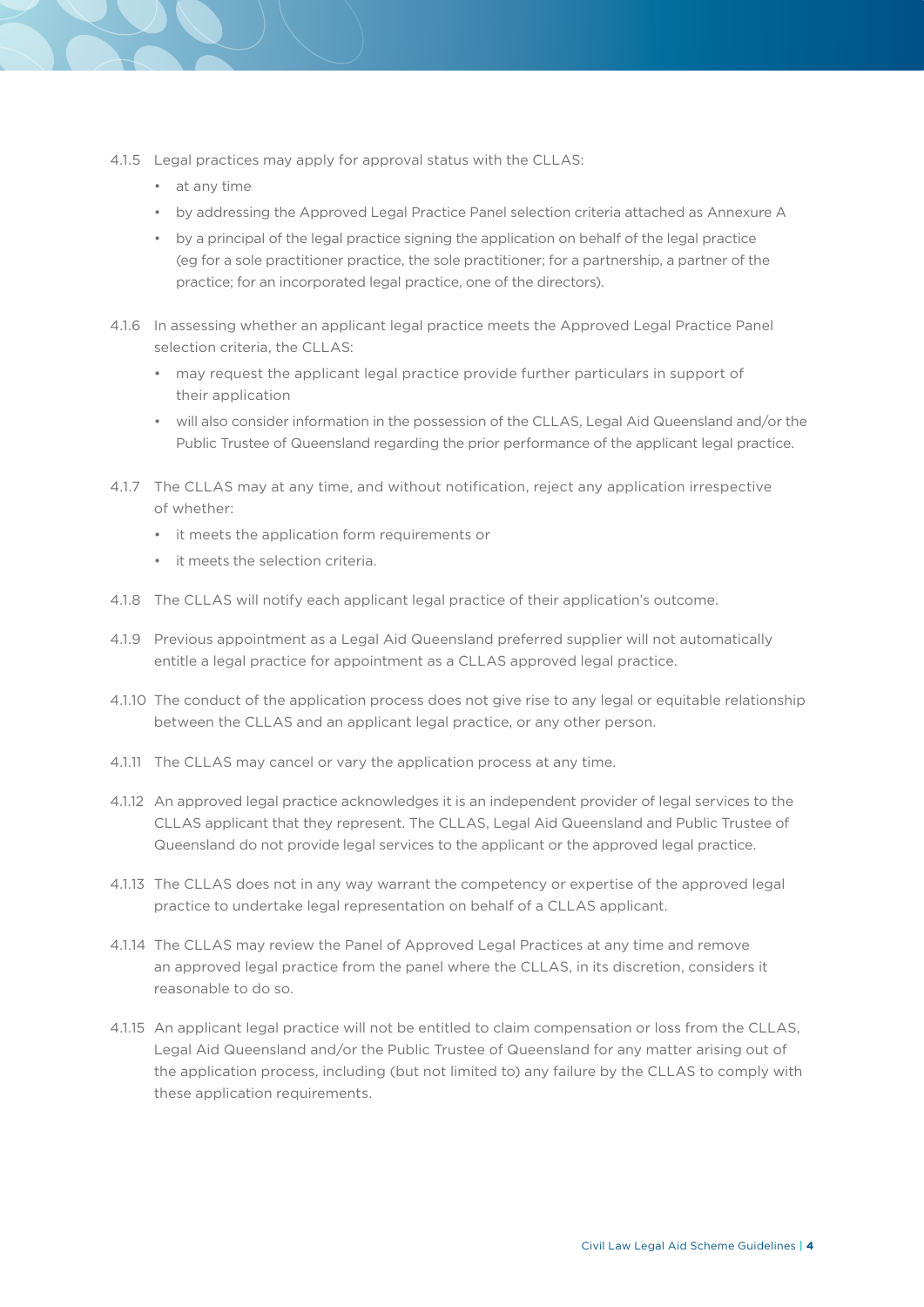4.1.16 An applicant legal practice will not be considered to be an approved legal practice until the legal practice has correctly completed and returned a *Confirmation of appointment form* to the CLLAS and the legal practice has been included on the CLLAS Panel of Approved Legal Practices. Attached at Annexure B is a copy of the *Confirmation of appointment form*.

#### **5. Assessing applications**

- 5.1.1 All applications for aid under the CLLAS are considered by Legal Aid Queensland and the Public Trustee of Queensland. Aid will be approved if both parties agree to the grant.
- 5.1.2 The Legal Aid Queensland chief executive officer or their delegate/nominee and the Public Trustee of Queensland or their delegate/nominee are jointly responsible for assessing and determining applications.
- 5.1.3 In the event there is a conflict of interest and/or duty by any party referred to in Clause 5.1.2, the party with no conflict will assess and determine the application in isolation.

## **6. Eligibility criteria for a grant of aid**

#### 6.1 Eligibility criteria

- 6.1.1 All applications must meet the following criteria:
	- There is no grant of legal aid available to the applicant under Legal Aid Queensland eligible criteria.
	- • The civil claim or action must be dealt within the Queensland Courts or Tribunals in accordance with the laws of Queensland.
	- The applicant must be represented by an approved legal practice.
	- The approved legal practice has agreed to speculate their professional fees.
	- • The applicant meets the CLLAS means test.
	- • The application meets the CLLAS merits test or comes within the scope of the public interest/test case criteria.
	- There are reasonable prospects of the CLLAS recovering outlays.

Priority is given to matters involving children or matters where, if not litigated, the applicant will lose their home or livelihood.

6.1.2 The CLLAS will not provide aid for the following types of litigation:

- • environment impact/development claims
- • total and permanent disability compensation claims
- • motor vehicle property damage claims
- • class actions
- • family/defacto relationship property claims
- • claims solely under Commonwealth law.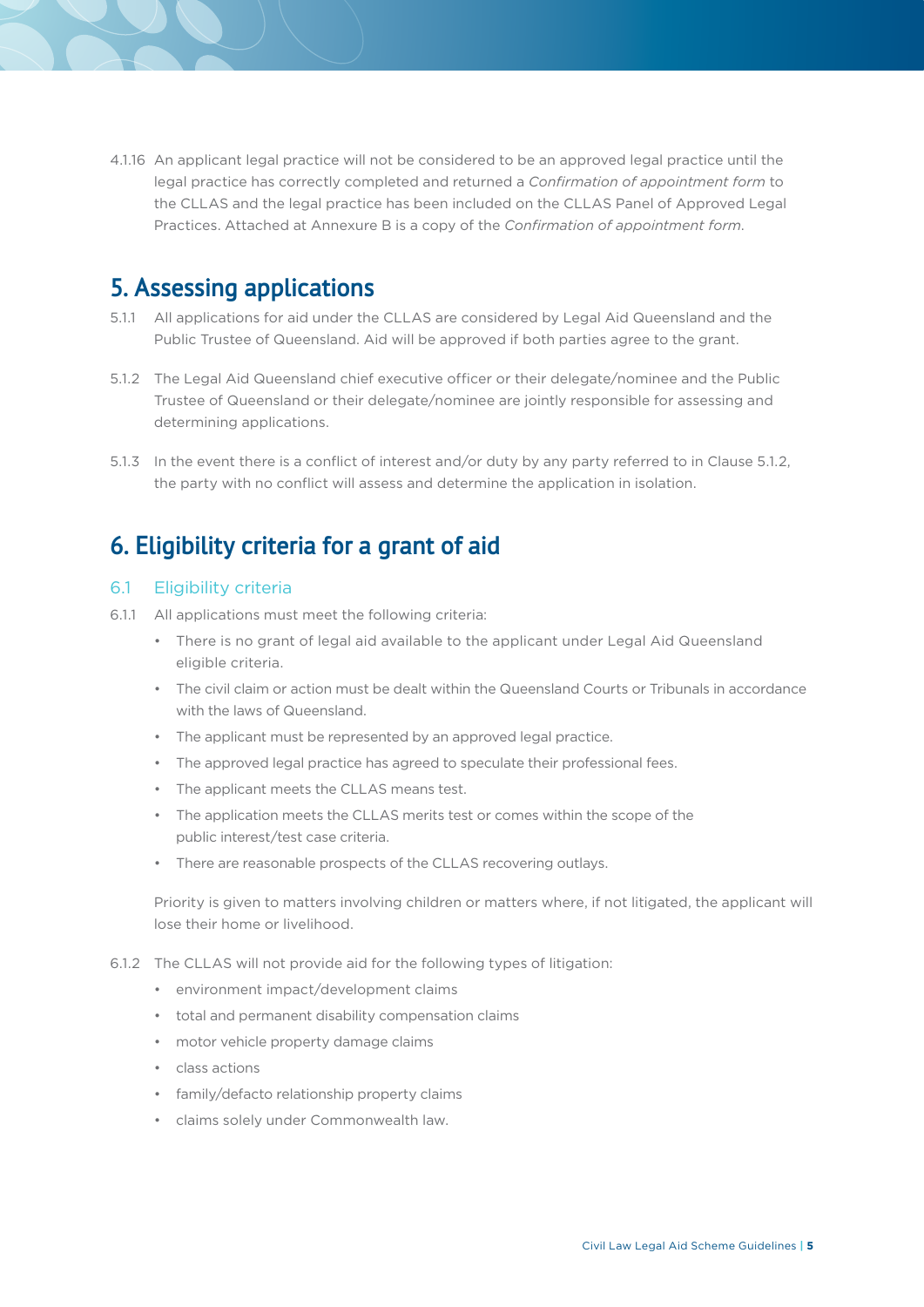- 6.1.3 Lawyers and counsel fees are not considered to be outlays and are not funded by the CLLAS except as provided for in this clause. At any time the CLLAS may require an opinion from counsel on quantum and liability. If the CLLAS requires an opinion to be obtained, the cost of the opinion may be considered to be an outlay and may be funded by the CLLAS at its discretion.
- 6.1.5 The CLLAS delegates/nominees may use their discretion to refuse any matter where budget constraints demand that different priorities are accorded and considered in the discharge of their responsibilities under the CLLAS.

#### 6.2 Means Test

- 6.2.1 To qualify for a grant of aid under the CLLAS, an applicant must be financially eligible under Legal Aid Queensland's means test guidelines (which includes the special circumstances guidelines), except for the criteria relating to equity in their home.
- 6.2.2 Under the CLLAS, an applicant may have equity in their home of up to \$320,000.00 or such other amount as determined by Legal Aid Queensland and the Public Trustee of Queensland from time to time.
- 6.2.3 In some circumstances the means test may require an initial contribution to be paid by the applicant. The contribution is calculated in accordance with the initial contribution tables developed by Legal Aid Queensland. The initial contribution must be paid by the applicant and held in the trust account of the approved legal practice representing the applicant.
- 6.2.4 The initial contribution must be used by the approved legal practice representing the applicant to pay the whole or part of the outlays for which aid is approved by the CLLAS. Where an initial contribution is imposed, outlays up to the amount of the contribution must first be paid from the initial contribution held in trust by the approved legal practice. The approved legal practice must submit invoices for outlays funded from the initial contribution to allow the CLLAS to then commence payment once the initial contribution amount has been expended.
- 6.2.5 The applicant and the approved legal practice must notify the CLLAS of any change to the applicant's financial circumstances during the time that the grant of aid is active.

#### 6.3 Merits Test

- 6.3.1 All applications are subject to a merits test.
- 6.3.2 Under the merits test consideration is given to:
	- whether the claim or action has reasonable prospects of success
	- the likely costs to be incurred by the CLLAS
	- whether a prudent self-funding litigant would risk their own financial resources in funding the proposed claim or action or application for which a grant of aid is sought
	- the appropriateness of spending public funds having regard to the demand on the CLLAS and the limited resources available to fund applications
	- the nature and extent of any benefit that may accrue to the applicant, if aid is approved
	- • any detriment that may be suffered by the applicant, if aid is refused
	- whether the expected quantum for the claim is more than \$20,000.00.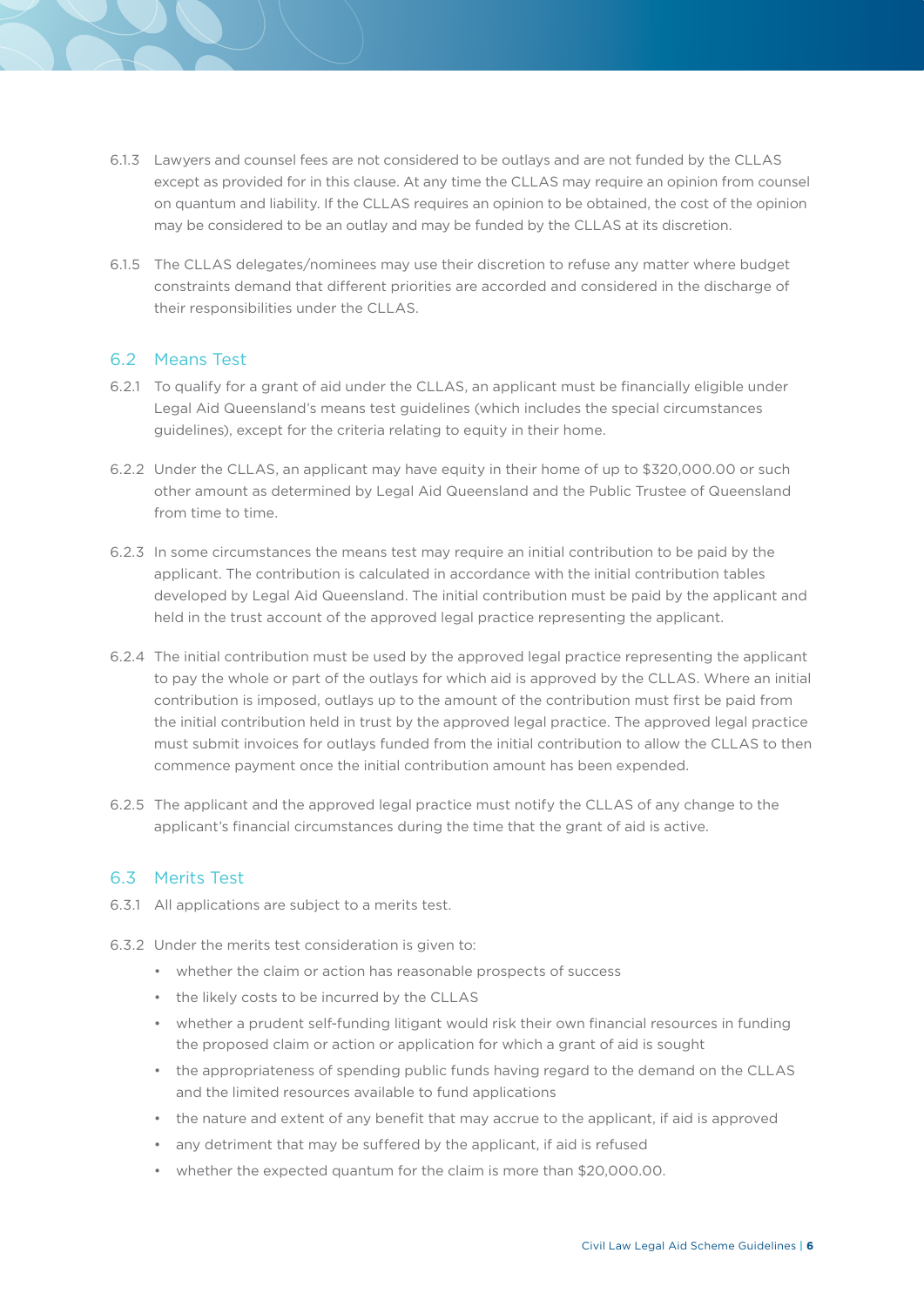6.3.3 Aid may be granted where the CLLAS considers the applicant's claim or action has sufficient merit to justify aid being granted. Aid may be approved initially to investigate the claim after which time further aid may be considered.

#### 6.4 Public interest/test cases

- 6.4.1 The CLLAS may consider funding for matters of public interest or test cases in certain circumstances. Consideration will be given to the appropriateness of spending public funds having regard to the demand on the CLLAS and the limited resources available to fund applications.
- 6.4.2 A public interest or test case is one where:
	- the action involves an issue of broad public importance the determination of which will benefit the public in general or a section of the public or
	- • the matter deals with a legal issue previously untested but its determination could be applied for the benefit of other potential litigants.

#### **7. Grants of aid**

- 7.1.1 Where a grant of aid is approved by the CLLAS, Legal Aid Queensland will advise the applicant and approved legal practice by letter that a grant of aid has been made pursuant to Regulation 13 of the Public Trustee Regulation 2012. The letter will provide notice of the grant of aid and set out the conditions under which the grant of aid has been issued.
- 7.1.2 Aid is effective from the date the grant of aid is approved. The approval letter will confirm the effective date and the amount of the grant of aid up to a maximum fixed sum.
- 7.1.3 A report or other document that was funded under a grant of aid approved by the CLLAS may only be used by the applicant or approved legal practice:
	- for the claim or action which is the subject of the CLLAS application or
	- for any other claim or action with the prior written approval of the CLLAS.
- 7.1.4 Where a grant of aid for an outlay has been approved and paid by the CLLAS, the approved legal practice must provide to the CLLAS a copy of any document, report etc which is the subject of the payment.
- 7.1.5 The initial grant of aid for a matter is conditional on the applicant and approved legal practice signing a CLLAS Client Agreement and Acknowledgement agreeing to the conditions of the grant of aid. The grant of aid will not be paid and cannot be used until a signed *CLLAS Client Agreement and Acknowledgement* is returned to the CLLAS. Attached at Annexure C is a copy of the *CLLAS Client Agreement and Acknowledgement*.
- 7.1.6 Applicants and approved legal practices are responsible for any costs incurred prior to, or for, any amount exceeding the grant of aid. The CLLAS will not pay outlays:
	- • for any work or an account/invoice issued for work undertaken before the grant of aid was approved and/or
	- • for an amount over and above the approved grant

unless an application for retrospective aid is approved by the CLLAS.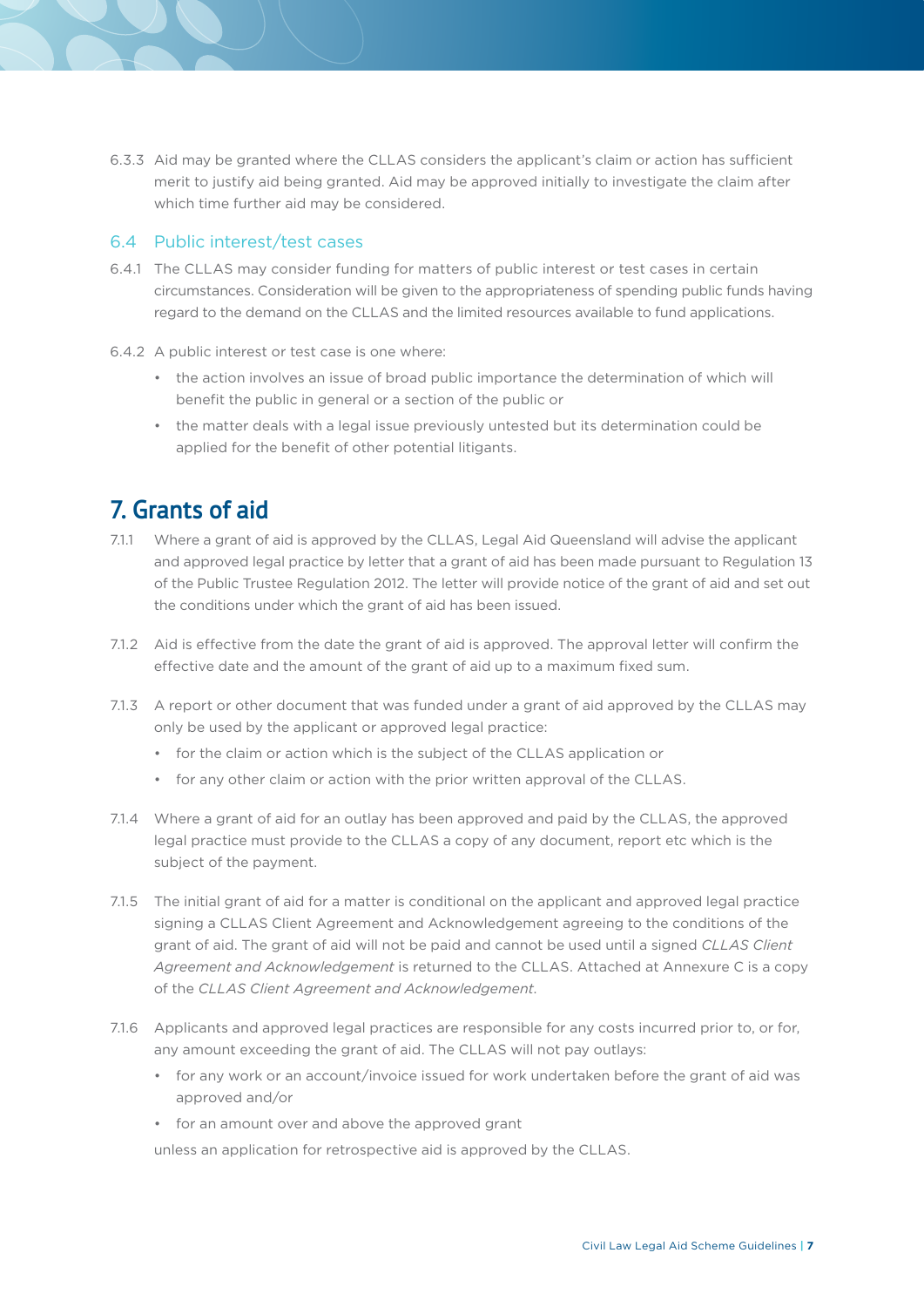- 7.1.7 Grants of aid are not provided retrospectively unless there are exceptional circumstances which led to the failure to apply for aid.
- 7.1.8 The scheme will consider requests for retrospective aid for outlays where an approved legal practice has had to incur an expenditure on an outlay as a matter of urgency to protect their client's interests or where there are exceptional circumstances which led to the failure to apply for aid prior to incurring expenditure.
- 7.1.9 An application for a retrospective grant of aid may be approved by the CLLAS where the approved legal practice has provided submissions setting out the exceptional circumstances.
- 7.1.10 Retrospective aid is not automatic. It will only be provided if the CLLAS considers it was reasonable the legal practice had to incur the outlay prior to obtaining a grant of aid.
- 7.1.11 Where aid is refused by the CLLAS, a letter will be issued from Legal Aid Queensland advising the applicant and the approved legal practice of the refusal and the grounds on which aid was refused.
- 7.1.12 There is no right of appeal to Legal Aid Queensland or the Public Trustee of Queensland on a refusal decision issued by the CLLAS. However, the CLLAS will reconsider any decision to refuse aid on receipt of new relevant information. If the CLLAS refuses an extension of aid the file remains open and CLLAS funds are to be reimbursed in accordance with Clause  $9 -$ Recovery of Outlays.
- 7.1.13 A grant of aid under the CLLAS is granted in stages:
	- 1. Outlays limited to establishing liability and causation.
	- 2. Outlays required to prepare a claim for, and enter into, settlement negotiations.
	- 3. Up to close of pleadings and preparing the matter for trial.
	- 4. Enter for trial and proceed to hearing.
- 7.1.14 If a matter progresses to mediation, the applicant's share of the mediator's fee is considered to be an outlay and may be funded by the CLLAS.
- 7.1.15 To determine an initial grant of aid or an extension of a grant of aid, copies of all relevant evidence including but not limited to medico legal reports, transcripts, and/or opinions of counsel or such other evidence requested by the CLLAS must be provided to the CLLAS by the applicant or the approved legal practice.
- 7.1.16 The applicant and the approved legal practice can apply for extensions of aid as a claim or action progresses within each stage. Ongoing merit will be reviewed as a claim or action progresses. Extensions of aid will only be approved if it is considered the claim or action continues to meet the eligibility criteria set out in Clause 6 of these guidelines.
- 7.1.17 An applicant and the approved legal practice will not be entitled to claim compensation or loss from the CLLAS, Legal Aid Queensland and/or the Public Trustee of Queensland for any matter arising out of the grants process, including (but not limited to) to a decision by the CLLAS to refuse an initial grant of aid or an extension of a grant of aid.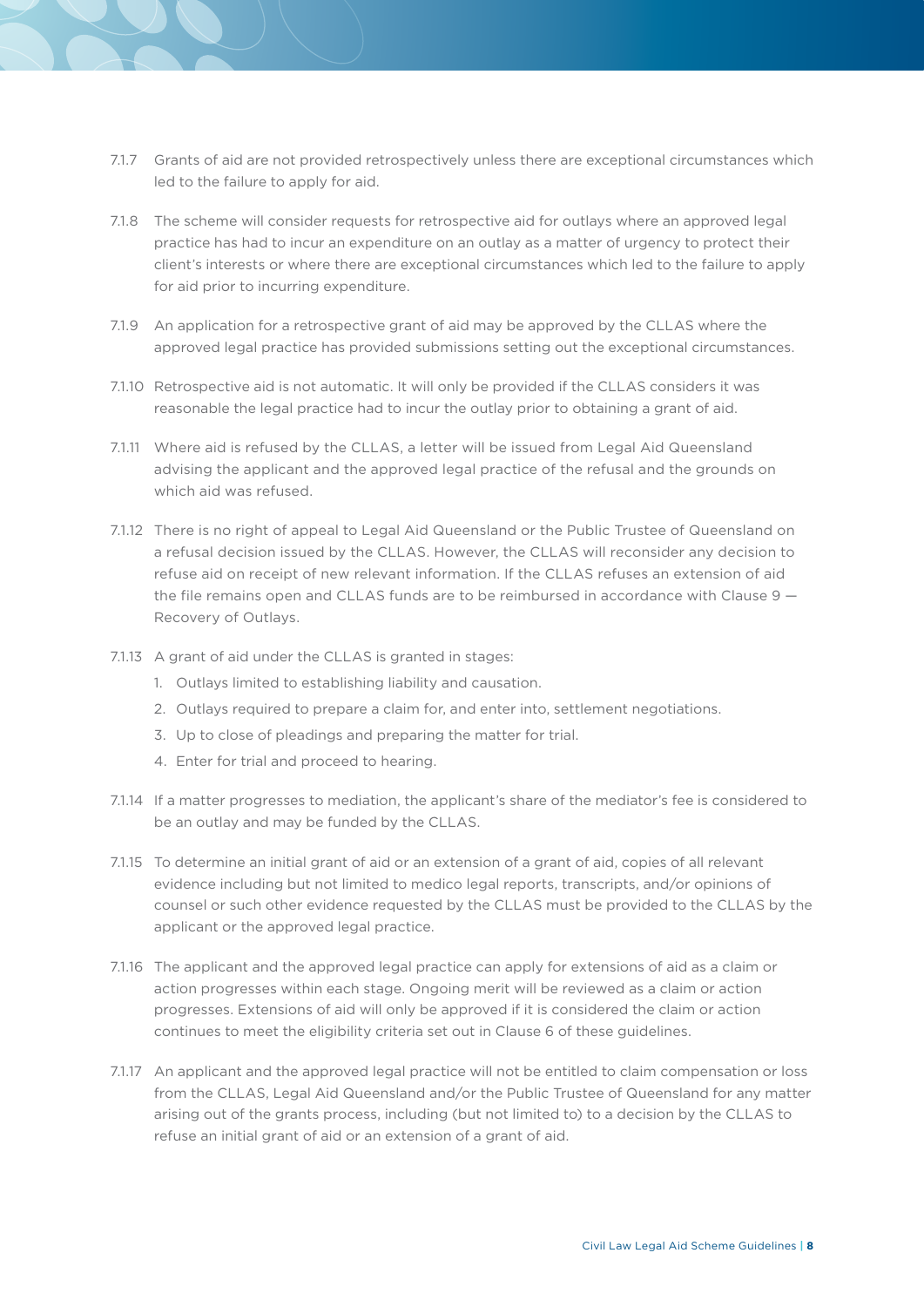#### **8. Variation or termination of aid**

- 8.1.1 A decision to provide aid may be varied at any time by the CLLAS. The CLLAS may:
	- • terminate the provision of aid
	- • alter the nature or extent of aid
	- • make the provision of aid subject to a condition
	- • alter a condition to which the provision of aid is subject.
- 8.1.2 A grant of aid may be varied, or terminated, on the following grounds:
	- • The information provided by the applicant and/or approved legal practice was materially inaccurate.
	- • The applicant has refused to accept appropriate legal advice from the approved legal practice.
	- • Due to a change in financial circumstances, the applicant no longer meets the means test under Clause 6.2 of these guidelines.
	- • The application no longer meets the eligibility criteria under Clause 6 of these guidelines.
	- Any other matter, which at the CLLAS's discretion, is considered reasonable.
- 8.1.3 The CLLAS may take recovery action:
	- • against the applicant if aid is terminated as a result of the applicant:
		- providing materially inaccurate information or
		- refusing to accept appropriate legal advice from their approved legal practice
	- • against the approved legal practice for providing materially inaccurate information.
- 8.1.4 An applicant and/or the approved legal practice will not be entitled to claim compensation or loss from the CLLAS, Legal Aid Queensland and/or the Public Trustee of Queensland for any matter arising out of a decision to vary or terminate the grant of aid.

#### **9. Recovery of outlays**

- 9.1.1 The applicant and the approved legal practice must refund to Legal Aid Queensland all grants of aid paid by the CLLAS on the successful outcome of the claim or action.
- 9.1.2 The applicant and the approved legal practice acknowledge that costs for outlays (including but not limited to court filing fees, medico legal reports etc) expended by the CLLAS must be refunded to CLLAS where such outlays were used to obtain a successful outcome of any claim or action, regardless of whether:
	- • that claim or action was the subject of the initial application for aid or any extensions of aid approved by CLLAS and/or
	- the claim or action was discontinued against an original respondent and/or
	- • parties were added to or removed from a claim or action and/or
	- • alternate/new claims/actions were commenced.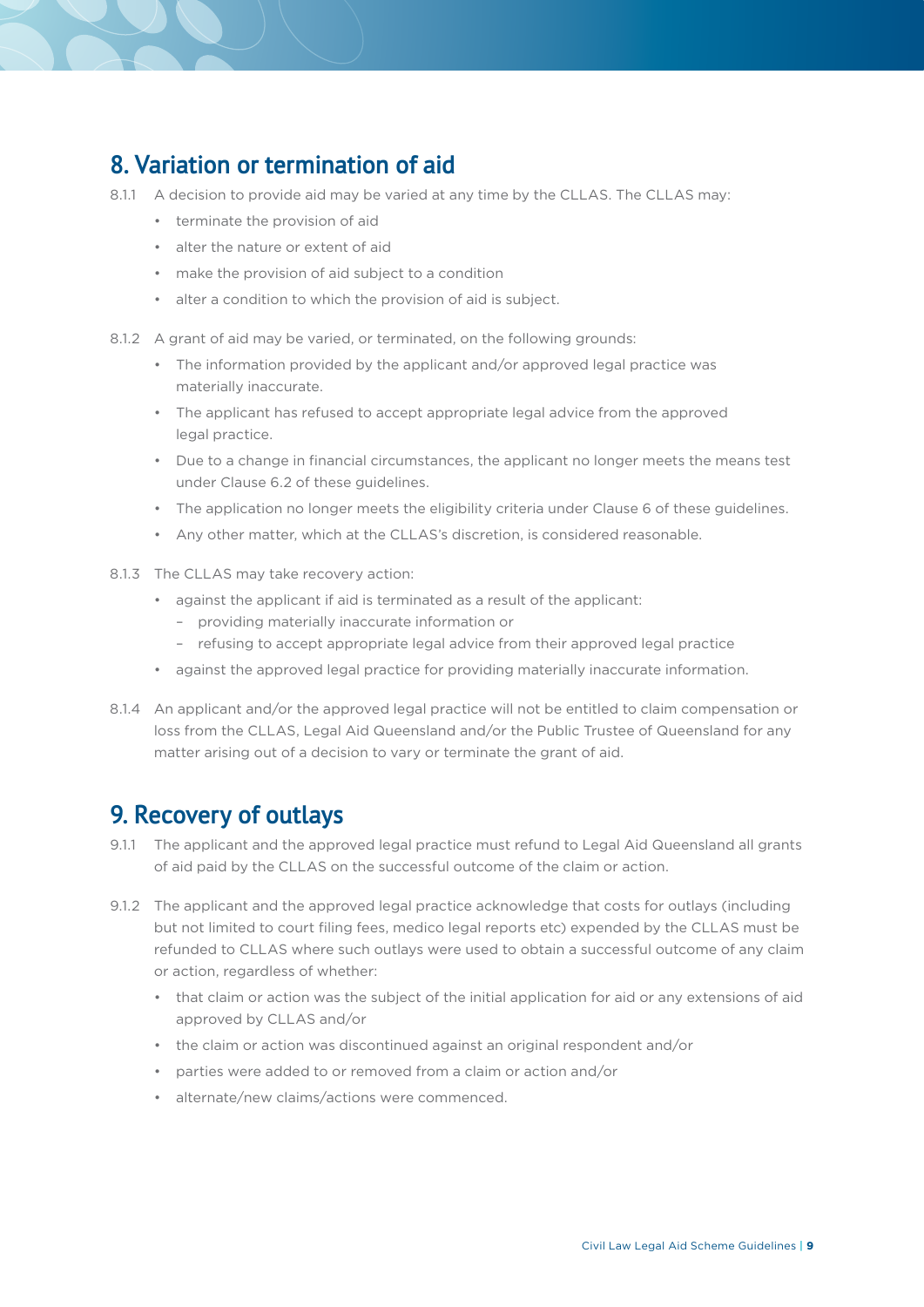- 9.1.3 In accordance with the *CLLAS Client Agreement and Acknowledgement*, a refund of outlays funded by CLLAS must be made before any other distribution of monies received by the legal practice as a result of the claim or action. Where there is a successful outcome which includes payment of money, the applicant and the approved legal practice agree:
	- • the monies (including damages) are to be paid into the approved legal practice's trust account
	- • an amount equal to all grants of aid disbursed by the CLLAS are refunded to the CLLAS
	- monies will not be disbursed to the applicant until after a refund of outlays has been made to the CLLAS
	- the approved legal practice will not exercise a lien in respect of the monies in priority to the obligation to refund the CLLAS.
- 9.1.4 If an applicant through the approved legal practice is unable to recover and enforce the settlement or order/judgment/recommendation of the claim or action, and is able to prove all reasonable recovery and enforcement action has been taken and has been unsuccessful, they shall advise the CLLAS of the full details of all action taken.
- 9.1.5 If a claim or action is unsuccessful or unenforceable, as provided in Clause 9.1.4 of these guidelines, the applicant and the approved legal practice are not required to refund the CLLAS.
- 9.1.6 In the event an order or award of costs is made against the applicant and/or the approved legal practice, no grant of aid for payment of such costs can be requested by the applicant or the approved legal practice or will be granted by the CLLAS.

## **10. Reporting**

- 10.1.1 The approved legal practice must provide an update on the progress of the applicant's claim as requested by the CLLAS or, in the absence of a request, on a minimum six monthly basis.
- 10.1.2 A progress report is to provide:
	- • a brief update on the claim or action
	- • confirmation the claim or action is ongoing
	- • confirmation the claim or action continues to have reasonable prospects of success
	- • confirmation of the likely costs to be further incurred by the CLLAS
	- • confirmation the applicant's financial circumstances have not changed or provide details of any changes to the applicant's financial circumstances
	- • details and copies of any significant new evidence since the previous progress report
	- • acknowledgement of the CLLAS interest in the matter and the obligations on the applicant and the approved legal practice to refund CLLAS on the successful outcome of the claim or action.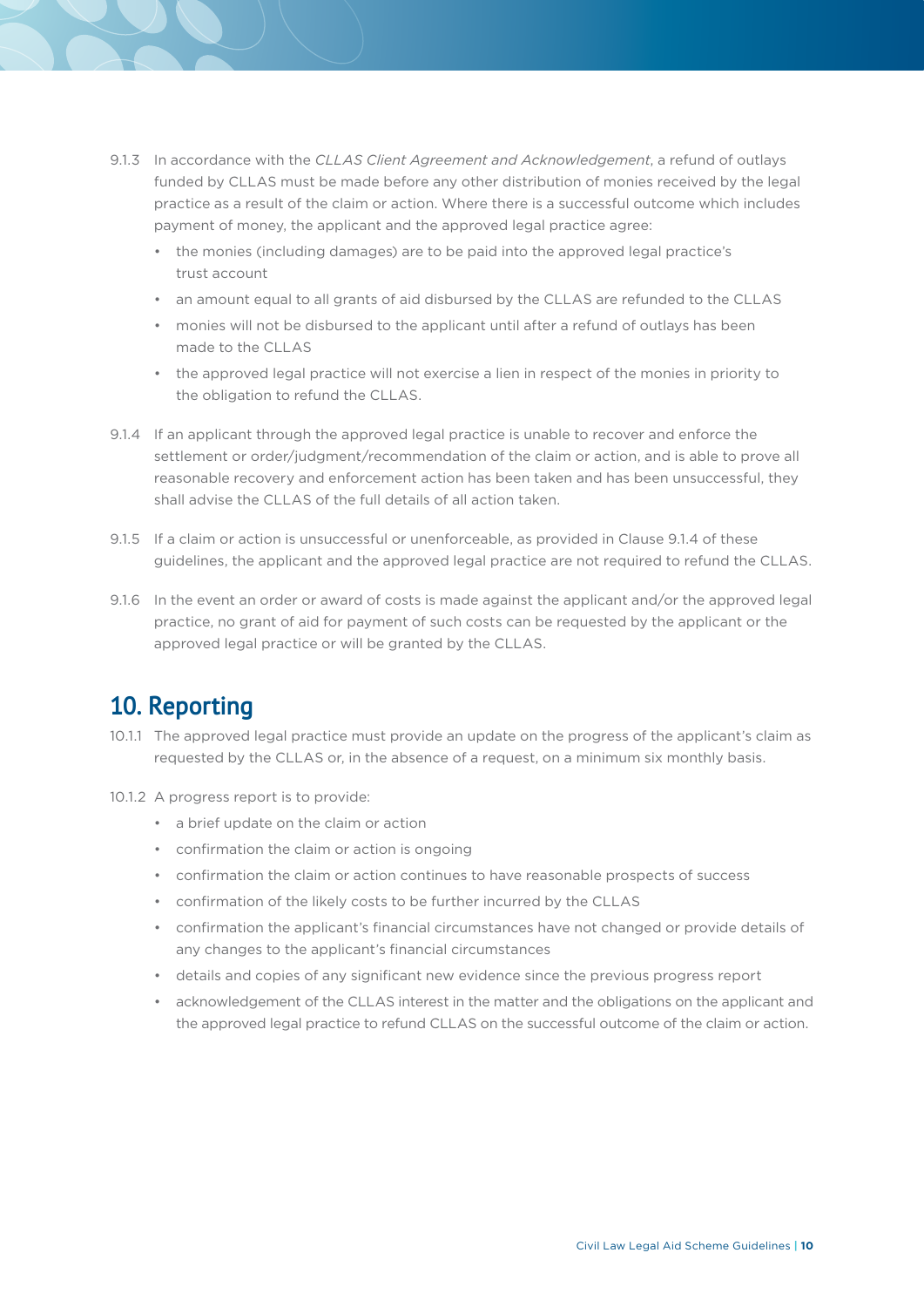- 10.1.3 The approved legal practice must immediately notify the CLLAS of:
	- • settlement of the claim or action
	- • determination by a court/tribunal or other entity
	- • the discontinuance of the claim or action
	- the claim or action being discontinued against an original respondent
	- • additional and/or removal of any parties of the different respondent's claim or action
	- • the commencement of alternate/new claims/actions
	- • any other relevant change to the status of the claim or action.

The approved legal practice must provide full and frank details of the above.

- 10.1.4 The approved legal practice must immediately notify the CLLAS on becoming aware the claim or action no longer has prospects of success or the applicant's financial circumstances have changed.
- 10.1.5 Where a claim or action has been settled on a confidential basis, Legal Aid Queensland and the Public Trustee of Queensland agree to keep the information relating to the settlement confidential except for the purpose of administrating the scheme and undertaking enforcement action to recover outlays.

#### **11. Transfer**

- 11.1.1 In the event the CLLAS applicant transfers to a new legal practice:
	- • the original legal practice must notify the CLLAS before the transfer takes place and provide details of the name, address and telephone number of the new legal practice
	- • the original legal practice will provide to the new legal practice a copy of the existing signed *CLLAS Client Agreement and Acknowledgement*
	- • the original legal practice will also provide to the new legal practice a new *CLLAS Client Agreement and Acknowledgement* and request the new form be completed by the legal practice and the CLLAS applicant and returned to the CLLAS
	- the original legal practice must not release any documents funded by the CLLAS to the CLLAS applicant and/or the new legal practice without the prior written approval of the CLLAS.
- 11.1.2 The legal practices and the CLLAS applicant must acknowledge the CLLAS's interest and agree to refund the CLLAS should the claim or action be successful, by return of a new *CLLAS Client Agreement and Acknowledgement* signed by the CLLAS applicant and the new legal practice.
- 11.1.3 The CLLAS will not authorise the release of any documents funded by the CLLAS to the new legal practice until such time as the new legal practice and the CLLAS applicant return a newly completed and signed *CLLAS Client Agreement and Acknowledgement*.
- 11.1.4 The legal practices agree they will not hold or attempt to exercise a lien over any documents, reports or other materials funded by the CLLAS.
- 11.1.5 No further aid will be provided by the CLLAS while the applicant is represented by a nonapproved legal practice.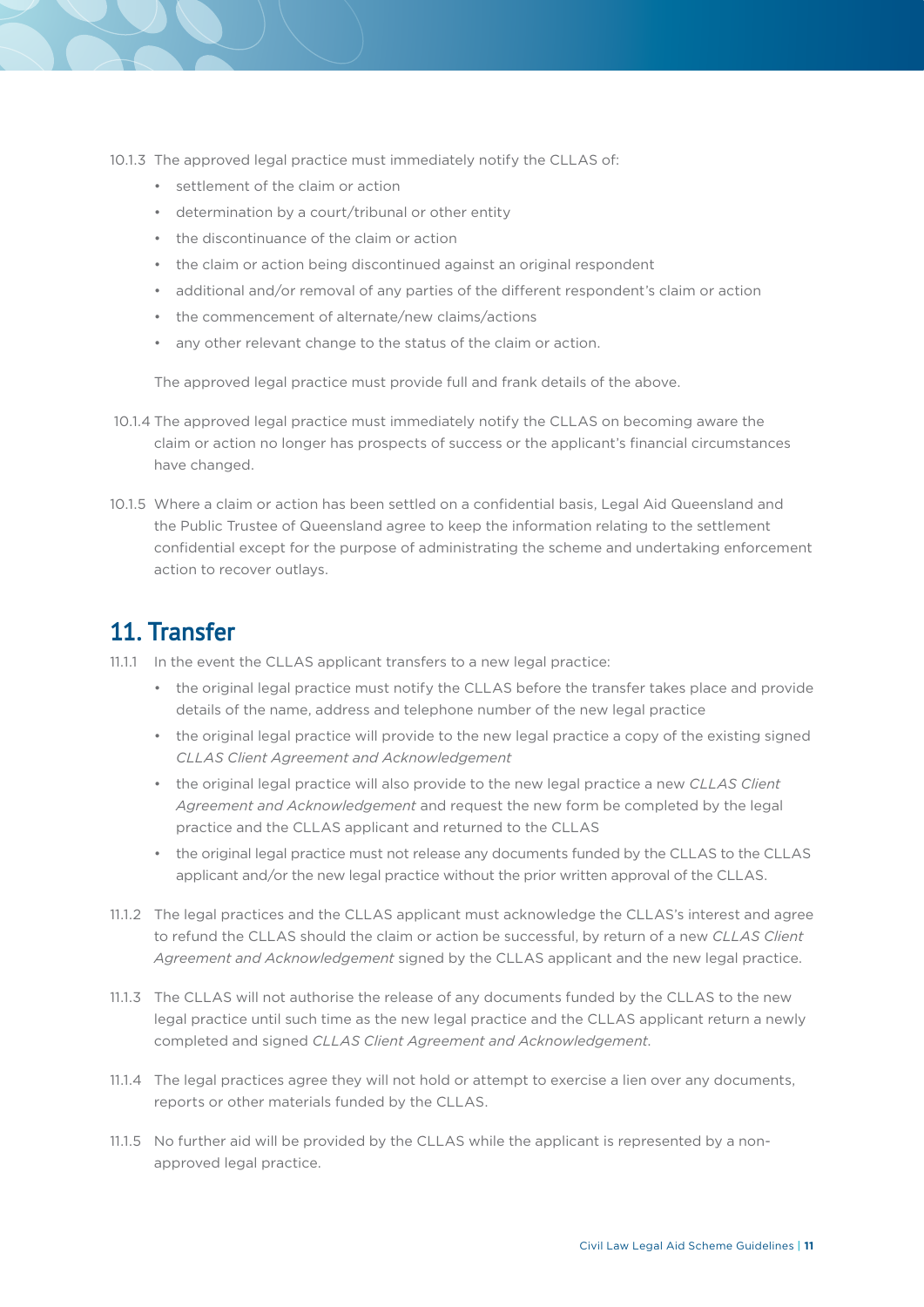- 11.1.6 When there is a change of legal practice, the legal practices involved will be required to settle between themselves the apportionment of costs for their respective legal fees upon conclusion of the claim or action.
- 11.1.7 It is agreed by the applicant and the approved legal practice that any grants of aid made and expended by the CLLAS, where there is a successful outcome, constitutes a debt payable by the applicant and the approved legal practice to the CLLAS.
- 11.1.8 Any costs involved with the transfer of the claim or action are not outlays that will be funded by the CLLAS.

#### **12. Responsibility**

- 12.1.1 It is the responsibility of the CLLAS applicant's approved legal practice to ensure:
	- • the CLLAS applicant is aware of and understands the contents of the CLLAS Guidelines as amended from time to time
	- • the CLLAS applicant has read, or had read to them, the *CLLAS Client Agreement and Acknowledgement* referred to in Clause 7.1.5 of the CLLAS Guidelines
	- • the CLLAS applicant has signed the *CLLAS Client Agreement and Acknowledgement*
	- • the completed *CLLAS Client Agreement and Acknowledgement* is returned to the CLLAS.
- 12.1.2 A principal of the approved legal practice is to sign and return to the CLLAS, the Legal Practice Principal's Acknowledgement section of the *CLLAS Client Agreement and Acknowledgement*.
- 12.1.3 No outlays will be paid under a grant of aid until the *CLLAS Client Agreement and Acknowledgement* signed by both the applicant and a principal of the approved legal practice has been returned to the CLLAS.

#### **Annexures**

- A. *CLLAS Approved Legal Practice Panel selection criteria*
- B. *CLLAS Confirmation of appointment of approved legal practice*
- C. *CLLAS Client Agreement and Acknowledgement*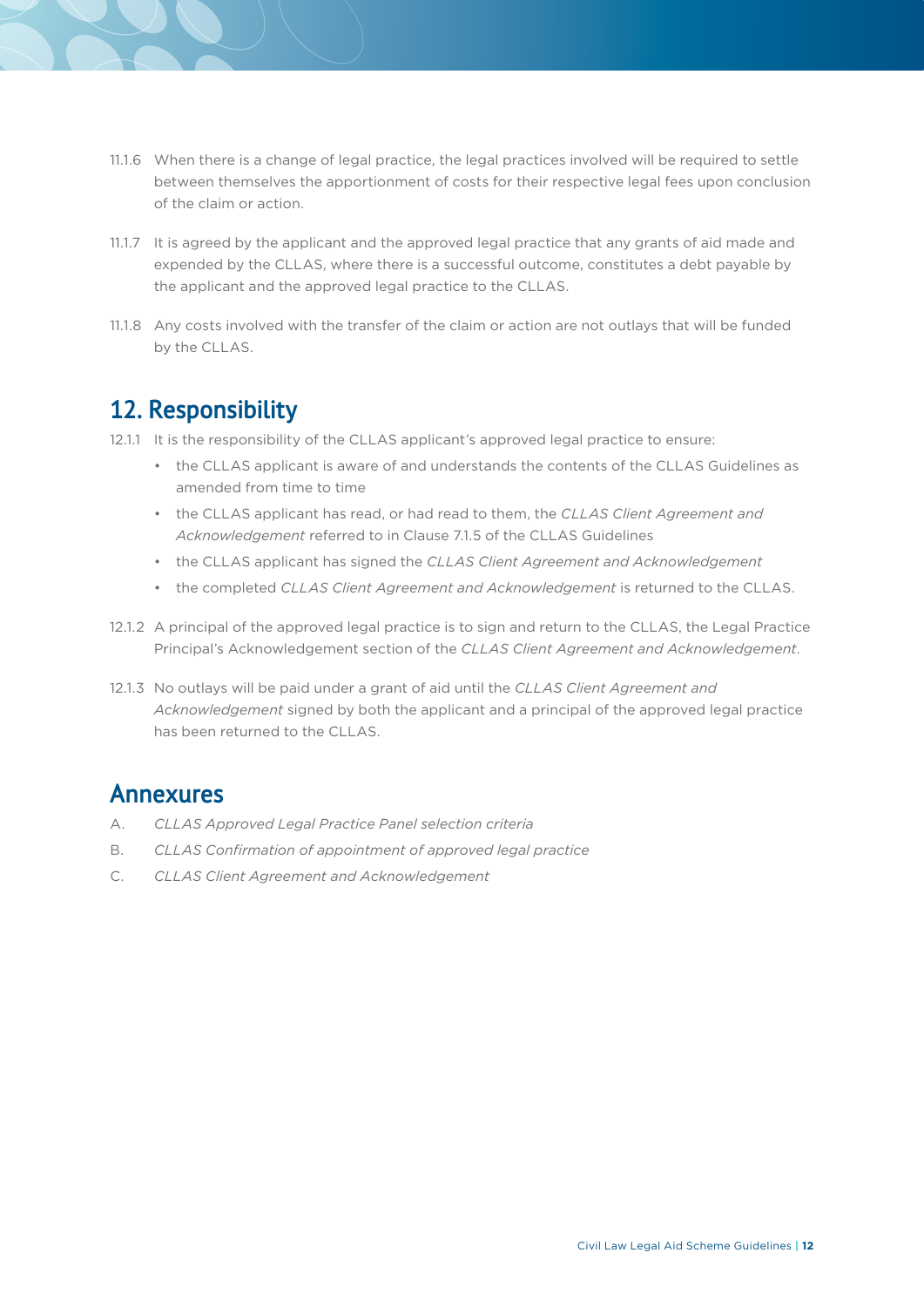

## **Approved Legal Practice Panel selection criteria**

Set out below is the selection criteria which should be addressed in your application for appointment to the Civil Law Legal Aid Scheme's (CLLAS) Panel of Approved Legal Practices.

- 1. The legal practice has a nominated principal who has a minimum of three (3) years current experience and practice in the area of civil litigation (a copy of the current practicing certificate of the principal to be provided).
- 2. The legal practice has established an adequate supervisory program if the conduct of any matter or any part of a matter is to be performed by anyone other than the nominated principal (provide details).
- 3. The legal practice must have in place systems and procedures that will ensure compliance with professional and ethical rules.
- 4. The legal practice must be registered for GST with the Australian Taxation Office (provide confirmation of registration).
- 5. The legal practice must have functioning telephone and computer facilities that will enable electronic communication with the CLLAS.
- 6. The legal practice must undertake matters on a speculative basis.
- 7. The legal practice agrees it will not hold or attempt to exercise a lien over any documents, reports or other materials funded by the CLLAS.
- 8. The legal practice must have a commitment to seeking an early resolution of the matter by negotiation and alternate dispute resolution processes.
- 9. The legal practice must undertake that all grants of aid approved and paid by the CLLAS will be reimbursed by the legal practice on the successful outcome of the claim or action in accordance with the CLLAS Guidelines.
- 10. The legal practice will consider referrals of unrepresented CLLAS applicants in acknowledged areas of practice (the paragraph below that asks for your legal practice to indicate the areas of civil litigation that your legal practice specialises in).
- 11. The legal practice must demonstrate they are familiar with and have in place systems and procedures that will ensure compliance with the CLLAS Guidelines as amended from time to time.

Practitioners are requested to indicate their acceptance to the above conditions and provide details as requested in paragraphs 1 to 11.

Please provide details of specific areas of civil litigation your legal practice specialises in and is willing to consider referrals for (ie motor vehicle personal injury, person injury (non health care), personal injury (health care), professional negligence, property damage, wills/estate/survivorship, wrongful dismissal, public interest/test case and other).

Please indicate if your legal practice is willing to provide free initial consultation for clients who are referred to your legal practice by the CLLAS.

Further information about the CLLAS is available from the Legal Aid Queensland website at www.legalaid. qld.gov.au.

Please contact the Civil Law Legal Aid Scheme coordinator on 3238 3486 if you have any concerns or questions regarding the selection criteria.



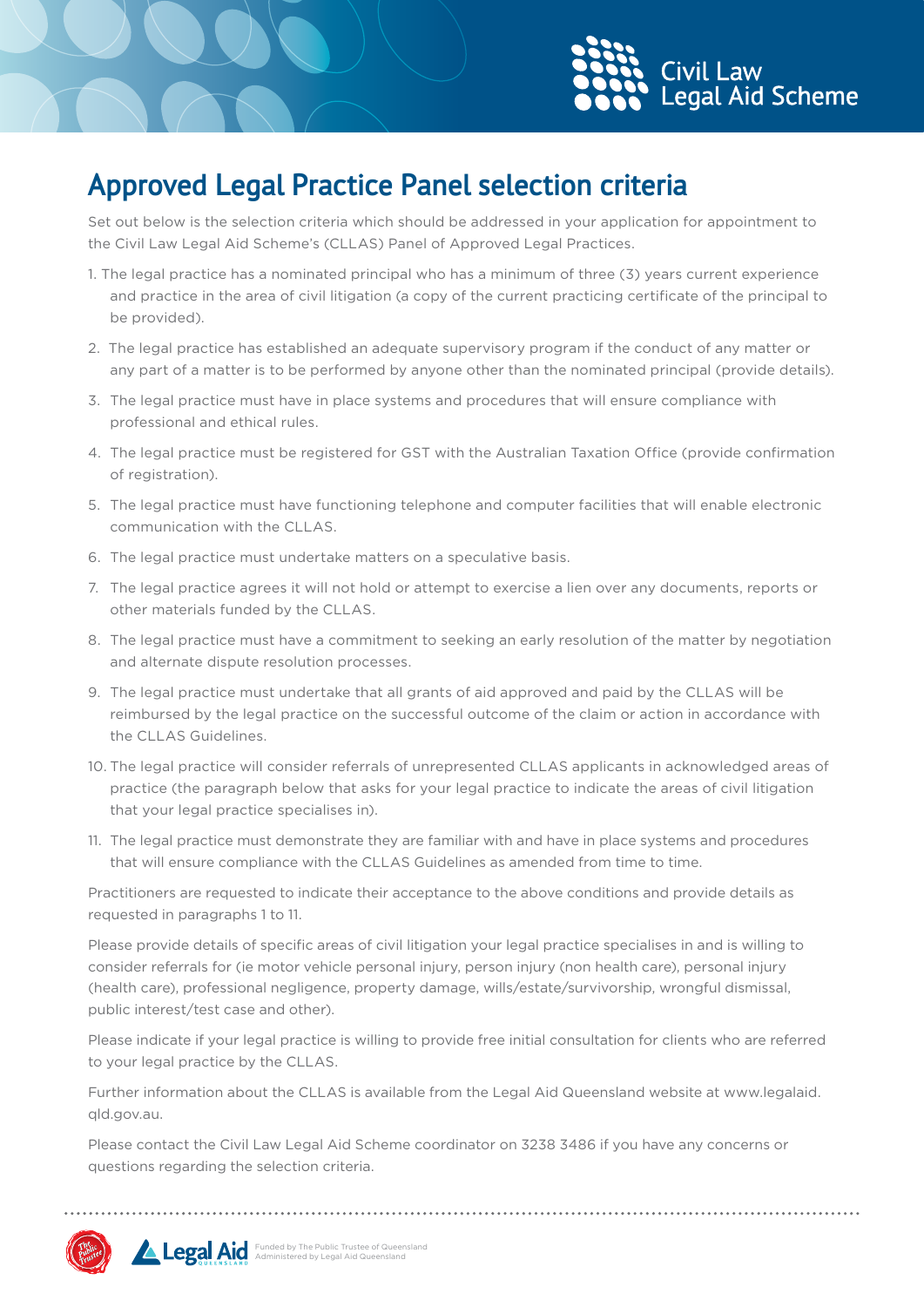



# **Confirmation of appointment of approved legal practice**

I, of the legal practice of

(Name of legal practice - please print)

Hereby confirm the intention of <u>Community Conservative experiments</u> (Name of legal practice – please print)

to be on the Civil Law Legal Aid Scheme's (CLLAS) Panel of Approved Legal Practices.

I acknowledge and agree:

- 1. The legal practice has a nominated principal who has a minimum of three (3) years current experience and practice in the area of civil litigation.
- 2. The legal practice has established an adequate supervisory program if the conduct of any matter or any part of a matter is to be performed by anyone other than the nominated principal.
- 3. The legal practice has in place systems and procedures that will ensure compliance with professional and ethical rules.
- 4. The legal practice is registered for GST with the Australian Taxation Office.
- 5. The legal practice has a functioning telephone and computer facilities that will enable electronic communication with the CLLAS.
- 6. The legal practice will undertake matters on a speculative basis.
- 7. The legal practice agrees it will not hold or attempt to exercise a lien over any documents, reports or other materials funded by the CLLAS.
- 8. The legal practice has a commitment to seeking an early resolution of the matter by negotiation and alternate dispute resolution processes.
- 9. The legal practice undertakes that all grants of aid approved and paid by the CLLAS will be reimbursed by the legal practice on the successful outcome of the claim or action in accordance with the CLLAS Guidelines.
- 10. The legal practice will consider referrals of unrepresented CLLAS applicants in acknowledged areas of practice.
- 11. The legal practice is familiar with and has in place systems and procedures that will ensure compliance with the CLLAS Guidelines as amended from time to time.



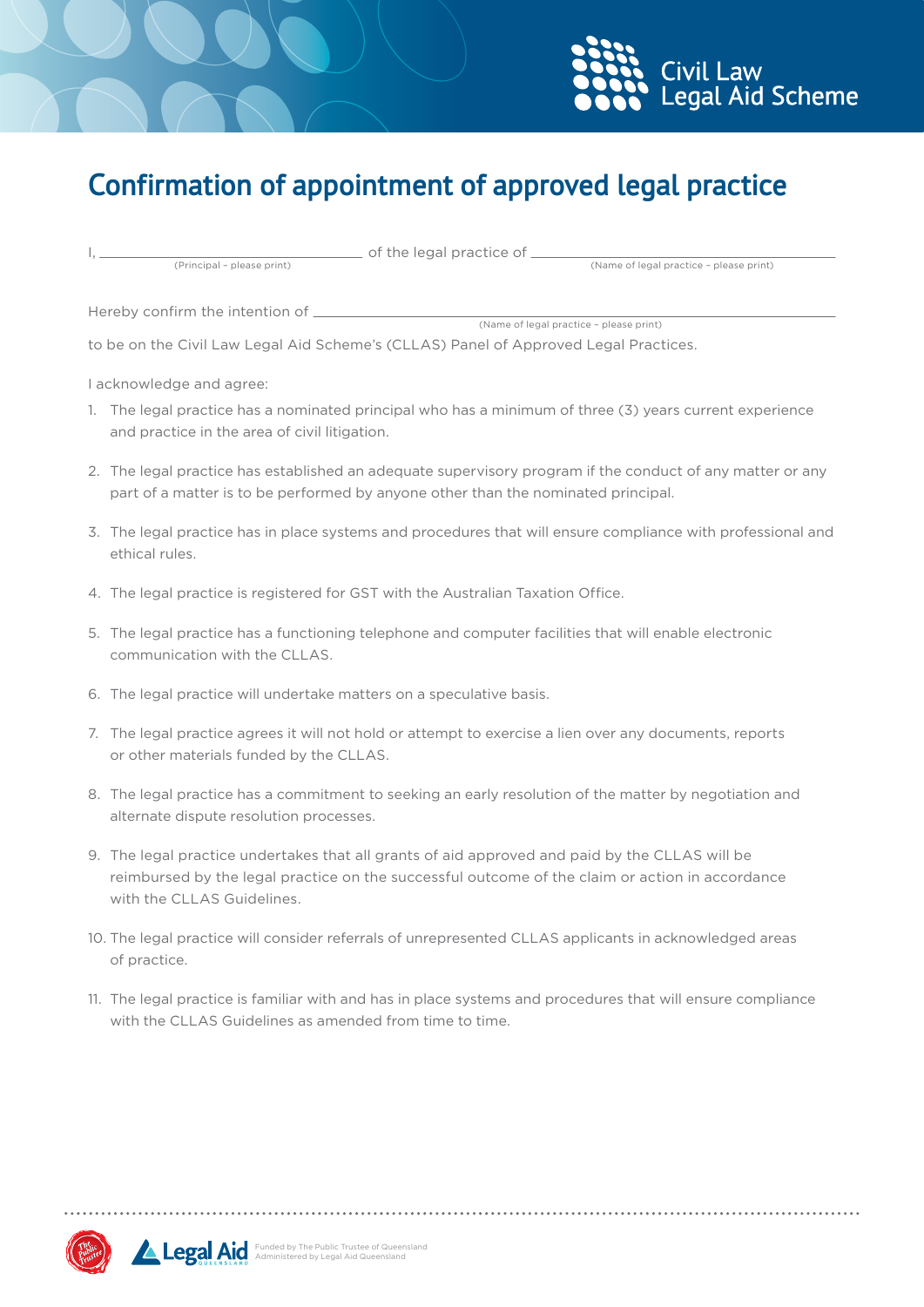

| I was admitted to practice as a solicitor or lawyer of the Supreme Court of Queensland on              |                                                                               |                                      |
|--------------------------------------------------------------------------------------------------------|-------------------------------------------------------------------------------|--------------------------------------|
| and have the required three years current experience and practice in the following areas of civil law: |                                                                               |                                      |
|                                                                                                        | $\Box$ Motor vehicle personal injury $\Box$ Personal injury (non health care) | $\Box$ Personal injury (health care) |
| Professional negligence                                                                                | $\Box$ Property damage (pop motor vehicle) $\Box$ Wills /estate/survivorship  |                                      |

 $\Box$  Professional negligence  $\Box$  Property damage (non motor vehicle)  $\Box$  Wills/estate/survivorship  $\Box$  Wrongful dismissal  $\Box$  Public interest/test cases/other  $\Box$  Other - please specify

As the principal of this legal practice responsible for the conduct of any matter funded by the CLLAS, I agree to supervise the carriage of any matter which may be entrusted to another principal and/or employee of the legal practice.

Principal's signature Date



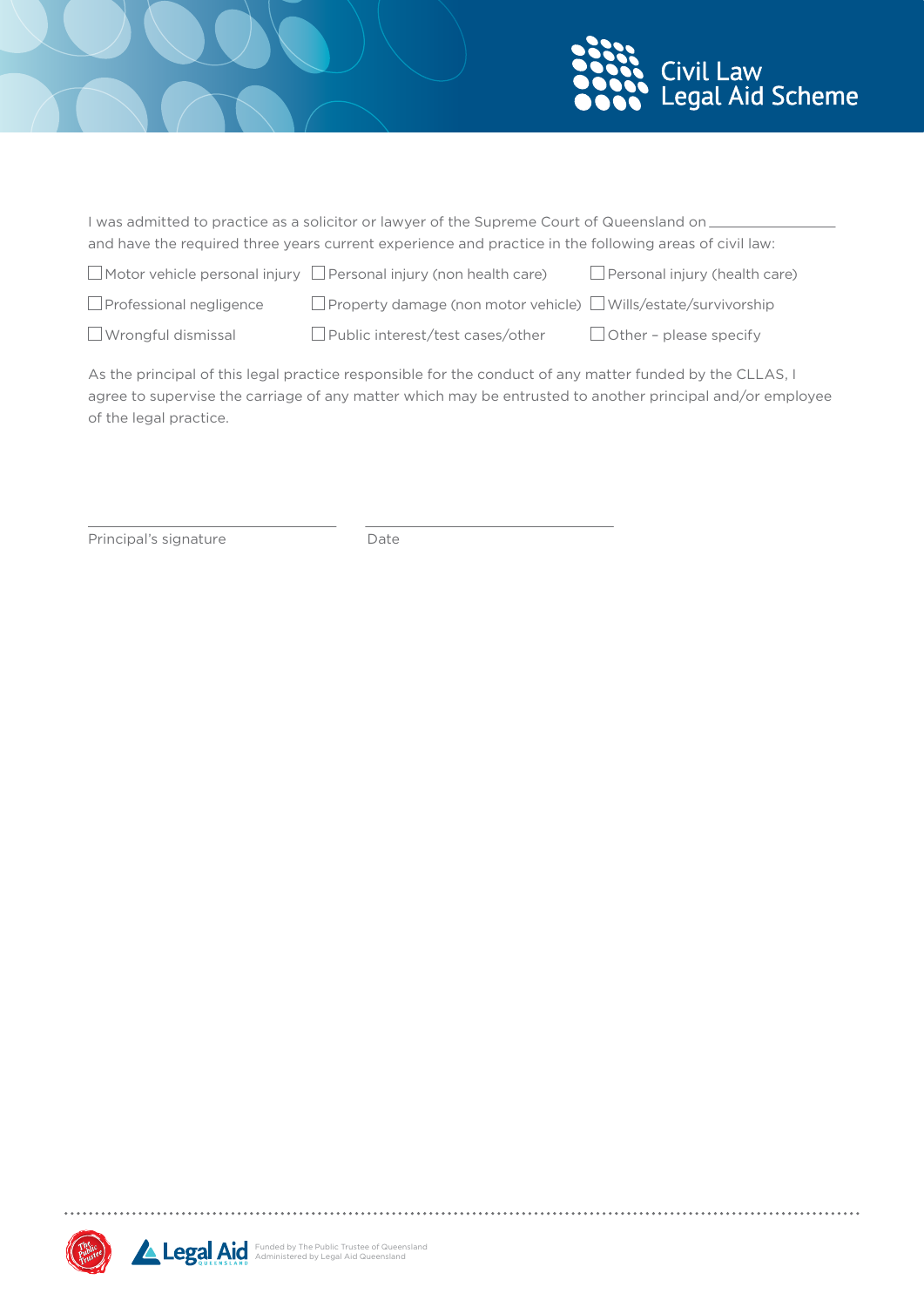

# **Client Agreement and Acknowledgement**

- 1. I acknowledge I have been granted aid for my claim or action by the Civil Law Legal Aid Scheme (CLLAS) and all outlays funded by the CLLAS are paid by the Public Trustee of Queensland.
- 2. I acknowledge the grant of aid is being administered by Legal Aid Queensland as delegate and agent of the Public Trustee of Queensland and that all future correspondence in relation to my action will be between Legal Aid Queensland, my legal practice and/or myself.
- 3. I acknowledge the grant of aid is subject to the CLLAS Guidelines which have been made known to me by my legal practice and I undertake to abide by those guidelines.
- 4. I will immediately notify Legal Aid Queensland:
	- a. if there is any change in my financial or other circumstances set out in the CLLAS application for legal assistance
	- b. if I become aware of any other information which is likely to affect my entitlement to this grant of aid
	- c. of the results of any settlement negotiations or orders/judgments/recommendations of a tribunal/ court or other entity in relation to my claim or action.
- 5. I agree to pay to my legal practice's trust account any initial contribution imposed as a condition of the grant of aid. The amount paid as an initial contribution is to pay the whole or part of the outlays for which aid is approved by the CLLAS. I agree my legal practice is to use that initial contribution towards outlays for which a grant of aid is approved by the CLLAS.
- 6. I agree if I succeed in this claim or action or if my right to property or any other assets is preserved, I am to refund to Legal Aid Queensland all grants of aid paid by the CLLAS, and to pay all other costs and outlays incurred on my behalf in this claim or action by my legal practice according to the appropriate scale of fees including proper counsel's fees, as if I had not been assisted under the CLLAS.
- 7. If a court/tribunal or other entity orders I should pay the costs of any other party to the proceedings, I agree I cannot make a claim for those costs either from Legal Aid Queensland or the Public Trustee of Queensland and that I am responsible for meeting those costs.
- 8. If the CLLAS grant of aid is terminated because:
	- • of misinformation on my part
	- I refuse to accept the legal advice provided by my legal practice
	- • of misbehaviour on my part

I agree my legal practice, Legal Aid Queensland and/or the Public Trustee of Queensland is entitled to recover from me all costs and outlays incurred by them.

- 9. I acknowledge it is my responsibility to pay all outlays and legal costs which I have incurred prior to the grant of aid or which are not funded by a grant of aid by the CLLAS.
- 10. This document constitutes an irrevocable authority authorising my legal practice, or any subsequent legal practice acting for me, to refund to Legal Aid Queensland all grants of aid paid by the CLLAS from monies received by my legal practice as a result of my claim or action and that this refund is to be made prior to any other distribution of monies.